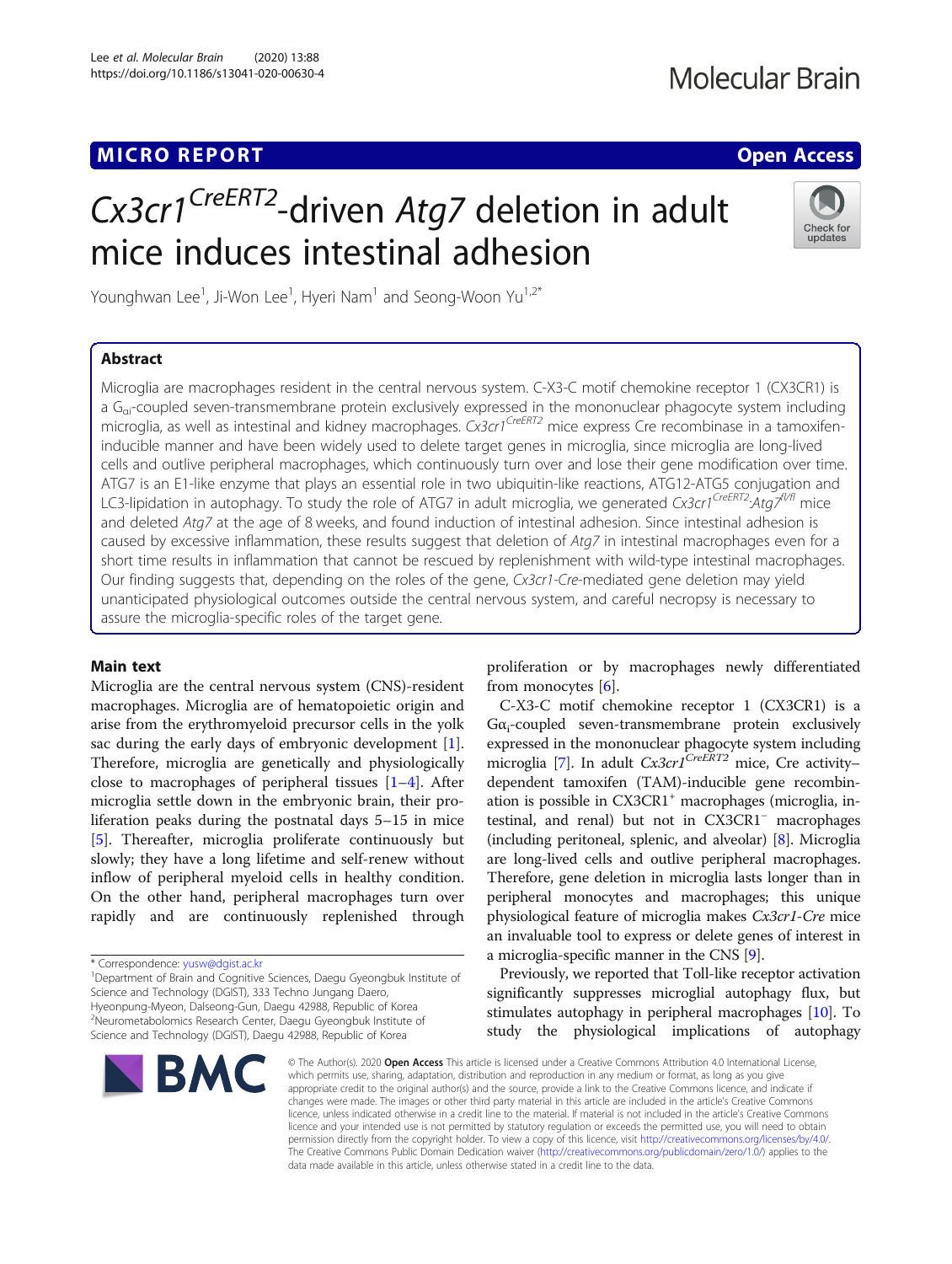suppression in activated microglia in the adult brain, we generated mice with an inducible microglia-targeting Atg7 conditional knockout (cKO) mice by crossing  $Atg7^{1/f}$ mice with the  $Cx3cr1^{CreERT2}$  mouse line. ATG7 is an E1like enzyme that plays an essential role in two ubiquitinlike reactions, ATG12–ATG5 conjugation and LC3 lipida-tion in autophagy [[11\]](#page-5-0). Therefore, deletion of  $Atg7$  efficiently suppresses autophagy flux in vivo in the CNS as well as in vitro  $[12-15]$  $[12-15]$  $[12-15]$  $[12-15]$ .

To generate mice deficient in Atg7 at the adult stage, 8-week-old  $Cx3cr1^{CreERT2}:Atg7^{+/+}$  or  $Cx3cr1^{CreERT2}:$  $Atg7^{1/fl}$  mice were intraperitoneally (i.p.) injected with TAM twice at a 48-h interval, and after 1 or 4 weeks, CD11b<sup>+</sup> cells were isolated from blood, intestine, spleen, and brain (Fig. [1](#page-3-0)a, b). Analysis by quantitative real timepolymerase chain reaction (qRT-PCR) showed that, at 1 week after TAM injection, the Atg7 mRNA level was reduced in microglia and intestinal macrophages isolated from  $Cx3cr1^{CreERT2}$ : $Atg7^{fl/fl}$  mice (Fig. [1c](#page-3-0); Mann–Whitney test;  $p < 0.05$ ), but not in CD11b<sup>+</sup> peripheral blood mononuclear cells (PBMCs) or spleen macrophages, which originate from  $CX3CRI<sup>+</sup>$  precursors but cease to express CX3CR1 at the adult stage. The Atg7 mRNA level in microglia from  $Cx3cr1^{CreERT2}$ : $Atg7^{fl/fl}$  mice was further decreased at 4 weeks after TAM injection, whereas intestinal macrophages progressively recovered the Atg7 expression (Fig. [1c](#page-3-0)). While we collected the spleens, surprisingly, we frequently found tissue adhesion in the abdomen, especially on the intestines, in TAM-injected  $Cx3cr1^{CreERT2}$ : $Atg7^{fl/f}$  mice, but not in the other groups (Fig. [1](#page-3-0)d and Supplemental Movies 1, 2, 3 and 4). Indeed, quantitative analysis of the intestinal ad-hesion score according to Nair's adhesion scale [[16](#page-5-0)] (Table [1\)](#page-3-0) indicated that TAM-injected  $Cx3cr1<sup>CreERT2</sup>$ :  $Atg7<sup>f1/f1</sup>$  mice had a significantly higher score than the other groups (Fig. [1](#page-3-0)e; one-way ANOVA test;  $F_{(3,20)}$  = 9.627,  $p < 0.05$ ).

Atg7 or Atg16l1 deletion is correlated with the proinflammatory response in the intestines [[17](#page-5-0), [18](#page-5-0)] . Deletion of Atg7 in myeloid cells by using LysM-Cre mice increased susceptibility to dextran sodium sulfate–induced colitis [[17](#page-5-0)]. Also, a recent report showed that ablating Atg7 through  $Cx3cr1^{Cre}$ ;Atg7<sup> $\ell$ /fl</sup> increased the expression of IL-23, leading to upregulation of IL-22 expression and augmented intestinal fibrosis induced by administration of 2,4,6-trinitrobenzenesulfonic acid [\[19\]](#page-5-0), indicating that defects in autophagy contribute to intestinal inflammation when the proinflammatory cues are added. Previous examination of  $Cx3cr1^{CreERT2}$  mice showed that a TAMinduced genetic modification also occurred in intestineand kidney-resident macrophages, which express CX3CR1 at the adult stage [[8\]](#page-5-0). Since mice deficient in Atg7 produced through LysM-Cre or  $Cx3cr1^{Cre}$ -mediated deletion are susceptible to colitis and intestinal fibrosis [[17,](#page-5-0) [19](#page-5-0)], our finding may also be related to the deletion of Atg7 in CX3CR1<sup>+</sup> intestinal macrophages.

To further test whether intestinal adhesion occurring in TAM-injected  $Cx3cr1^{CreERT2}$ : $Atq7^{fl/fl}$  mice was due to increased inflammation and fibrosis in the intestine, we performed hematoxyline and eosin (H&E) and Sirius Red stainings. Indeed, TAM-injected Cx3cr1CreERT2:  $Atg7^{1/fl}$  mice with high intestinal adhesion score (≥3) clearly showed increased histological score (≥4) in both H&E and Sirius Red staining analyses (Tables [2](#page-3-0) and [3](#page-4-0), Fig. [1](#page-3-0)f-g). Infiltration of inflammatory cells (shown as blue dots) filled inside of mucosa and submucosa (Fig. [1f](#page-3-0)). The inflamed intestine also showed thickening of intestine wall (Fig. [1](#page-3-0)f). Furthermore, fibrotic collagen deposition occurred in submucosa and serosa in TAMinjected  $Cx3cr1^{CreERT2}$ : $Atg7^{fl/fl}$  mice (Fig. [1f](#page-3-0)). Concomitantly, RNA analyses for fibrosis (Col1a1 and Col1a2) and inflammatory cytokines genes (Tnf and Ccl2) in whole intestine extracts also revealed marked increase in the transcript levels of the examined genes (Fig. [1h](#page-3-0)). Mild intestinal adhesion and fibrosis began from 1 week after TAM injection in  $Cx3cr1^{CreERT2}$ : $Atg7^{fl/fl}$  mice (data not shown).

Therefore, we assume that the intestinal phenotype observed in microglial Atg7 cKO mice stems from this feature of the  $Cx3cr1^{CreERT2}$  system, which induces genetic recombination in both microglia and intestinal macrophages, although genetic modification is more persistent in microglia than intestinal macrophages. However, there are differences in the experimental models between the previous studies and ours. The results of the previous studies were obtained with the mouse lines in which the Cre recombinase is constitutively active and the developmental defects accumulate due to the prolonged ablation of Atg genes, while our study was performed in an inducible KO manner in adult mice. Also, we did not administer any disease-inducing cues, such as dextran sodium sulfate. It is possible that non-pharmaceutical-grade corn oil used to prepare TAM acted as a disease cue in Atg7 cKO mice [[20](#page-5-0)].

In conclusion, microglial  $Atg7$  deletion in  $Cx3cr1^{CreERT2}$ :  $Atg\mathcal{I}^{1/f}$  mice induced unanticipated intestinal adhesion with high frequency. Cx3cr1-driven, inducible and transient deletion of *Atg7* in the intestinal macrophages in adult mice offers similar phenotypes compared with the continuous deletion of Atg7 during development into adulthood. Based on our result, we suggest to check intestinal or kidney defects in  $Cx3cr1^{CreER\bar{T}2}$ :  $Atg7^{1/fl}$  mice and exclude mice with high intestinal adhesion score  $(≥3)$  from neurobehavioral tests or pathological examination of the brain. Cx3cr1<sup>CreERT2</sup>-mediated gene deletion may yield unanticipated physiological outcomes outside the CNS, and careful necropsy is necessary to assure the microgliaspecific roles of the target gene.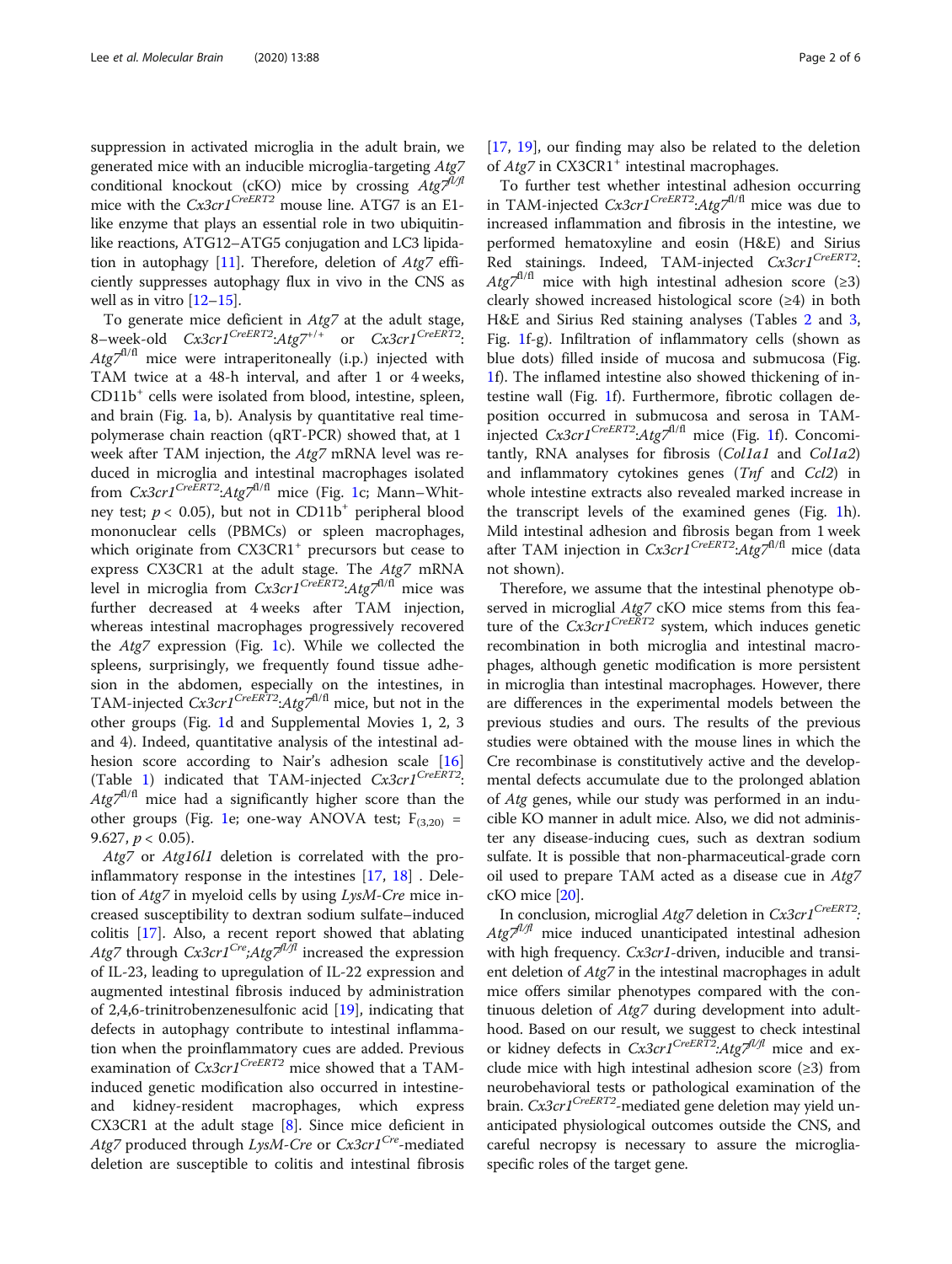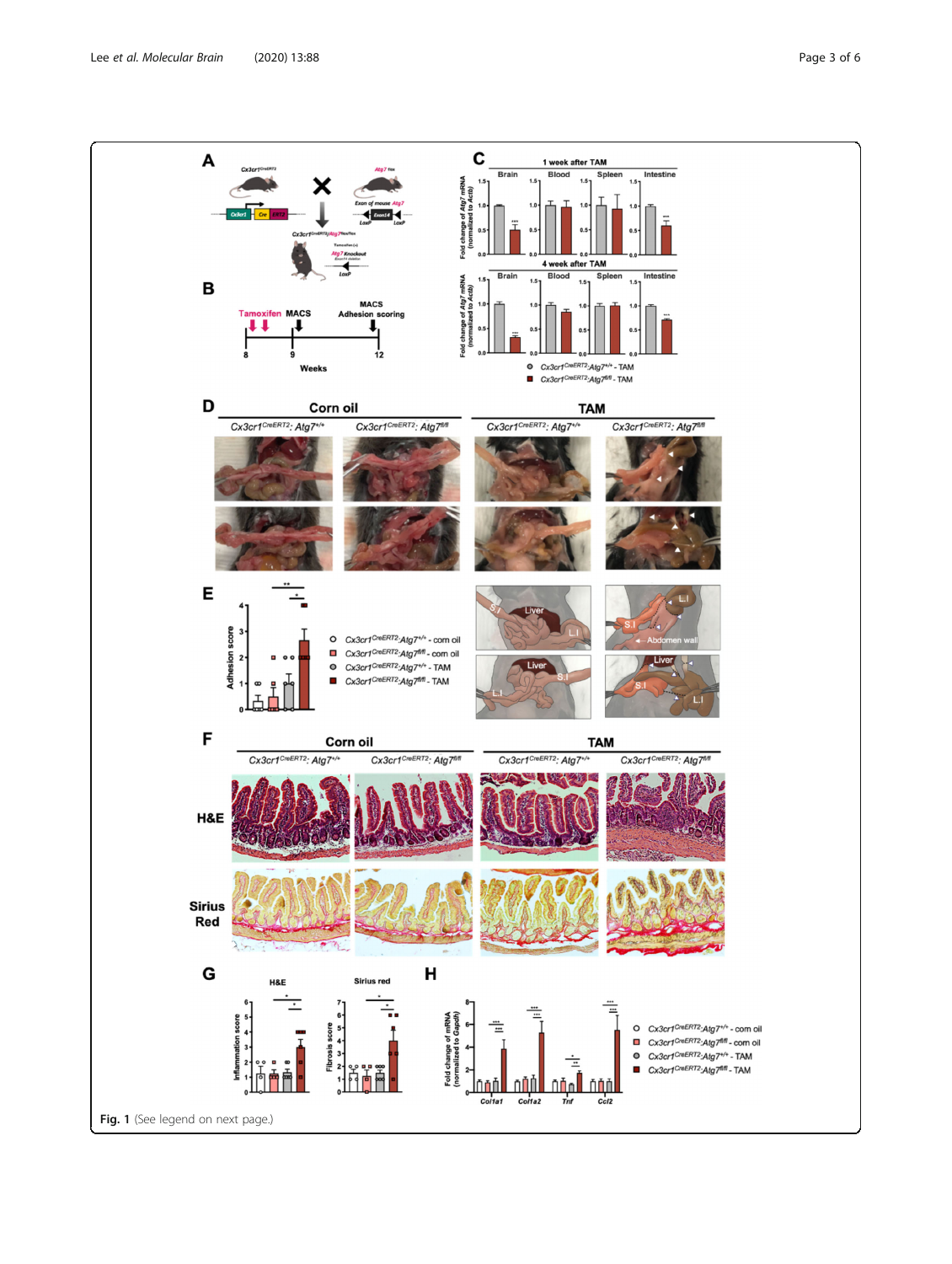#### <span id="page-3-0"></span>(See figure on previous page.)

Fig. 1 TAM injection induces intestinal adhesion in Cx3cr1<sup>CreERT2</sup>:Ata7<sup>f/fl</sup> mice. a A diagram of the generation of Cx3cr1<sup>CreERT2</sup>:Ata7<sup>f/fl</sup> mice. b Experimental schedule of MACS and intestinal adhesion scoring after TAM injection. c gRT-PCR analyses of the Atg7 mRNA expression levels in microglia, PBMCs, and spleen and intestinal macrophages (n = 3; Mann–Whitney test, \*\*\*p < 0.001). **d** Representative images of Cx3cr1<sup>CreERT2</sup>:Atg7<sup>+/+</sup> and Cx3cr1<sup>CreERT2</sup>:Atg7<sup>#/#</sup> mice injected with corn oil or TAM. Adhesions between small (S.I) and large intestines (L.I), abdomen wall and intestines, or liver and intestines are marked with white arrowheads. The cartoon drawings below show adhesion locations. **e** Adhesion score based on Nair's adhesion scale. TAM-injected Cx3cr1<sup>CreERT2</sup>:Ata7<sup>0/17</sup> group showed a significantly higher adhesion score than the other groups ( $n = 6$ ; one-way ANOVA test followed by Bonferroni's multiple comparison test;  $F_{(3,20)} = 9.627$ , \*p < 0.05, \*\* p < 0.01). **f** Representative images of H&E and Sirius Red stainings. TAM-injected Cx3cr1<sup>CreERT2</sup>:Atg7<sup>0/17</sup> group showed infiltration of inflammatory cells (shown as blue dots) filling inside of mucosa and submucosa. The inflamed intestine also showed thickening of intestine wall. Furthermore, collagen deposition occurred in submucosa and serosa. **g** Histological scores. TAM-injected Cx3cr1<sup>CreERT2</sup>:Atg7<sup>0/fl</sup> group showed significantly higher inflammation and fibrosis scores than other groups ( $n = 4$  for corn-oil,  $n = 6$  for TAM; one-way ANOVA test followed by Bonferroni's multiple comparison test; F<sub>(3,16)</sub> = 5.139,, \*p < 0.05). (H) qRT-PCR analyses of the inflammation and fibrosis genes. Intestine of TAM-injected Cx3cr1<sup>CreERT2</sup>:Atg7<sup>f/fl</sup> group showed a significantly increased gene expression (n = 3; one-way ANOVA test followed by Bonferroni's multiple comparison test; Col1a1, F<sub>(3,20)</sub> = 11.3; Col1a2,  $F_{(3,20)} = 15.6$ ; Tnf,  $F_{(3,20)} = 6.88$ , Ccl2,  $F_{(3,20)} = 11.9$ , \*p < 0.05, \*\* p < 0.01, \*\*\* p < 0.001)

#### Methods

#### Mice

 $Cx3cr1^{CreERT2}$  transgenic mice were purchased from The Jackson Laboratory and  $Atg\bar{z}^{\beta\beta\beta}$  mice were provided by Dr. Myung-Shik Lee (Yonsei University, Korea) with the permission of Dr. Massaki Komatsu (Tokyo Metropolitan Institute of Medical Science, Japan). Cx3cr1<sup>CreERT2</sup> mice were crossed with  $Atg\bar{z}^{\beta\beta}$  mice to generate TAMinducible, microglia-specific Atg7 cKO mice.

#### TAM injection

TAM (Sigma, T5648) was dissolved in corn oil (Sigma, C8267) with sonication at a concentration of 20 mg/ml until particles were no longer detectable, and was stored at − 20 °C. Before injection, TAM was incubated at 37 °C with shaking overnight and 8-week-old  $Cx3cr1^{CreERT2}$ :  $Atg7^{+/+}$  or  $Cx3cr1^{CreERT2}:Atg7^{fl/f1}$  mice were i.p. injected with 4 mg of TAM twice with a 48-h interval. One or 4 weeks after TAM injection, mice were deeply anaesthetized by i.p. injection of Zoletil (Virbac, 6FX7; 50 mg/kg) and Rompun (Bayer; 10 mg/kg) to isolate  $CD11b^+$  cells from the brain, blood, spleen, and intestine. Intestine adhesion was scored 4 weeks after TAM injection following the published criteria [[16,](#page-5-0) [21\]](#page-5-0), as described in Table 1.

#### Table 1 Intestinal adhesion score

abdominal wall

|                | Grade Criteria for Nair's adhesion score                                                                                                                                         |
|----------------|----------------------------------------------------------------------------------------------------------------------------------------------------------------------------------|
| $\Omega$       | No adhesion band                                                                                                                                                                 |
|                | One filmy adhesion band between the viscera or between the<br>viscera and the abdominal wall                                                                                     |
| $\mathcal{L}$  | Two thin bands between the viscera or between the viscera and<br>the abdominal wall                                                                                              |
|                | More than two moderate bands between the viscera or<br>between the viscera and the abdominal wall, or the whole<br>intestine forms a mass without adhering to the abdominal wall |
| $\overline{4}$ | Very thick adhesion band between the viscera and the                                                                                                                             |

#### PBMC isolation

Blood (1 ml) was collected through a peritoneal blood vessel and mixed with 15 μl of 0.5 M EDTA (Invitrogen, 15,575,020). For density gradient fractionation, whole blood was diluted with the same volume of 0.9% saline solution and overlaid on top of 15 ml Ficoll (GE Healthcare, 17–1440-02) in a 50 ml Falcon tube. The tube was centrifuged at  $500 \times g$  at  $18\degree C$  for 10 min, and the cell layer was transferred to 1 ml of magnetic activated cellsorting (MACS) buffer (0.5% bovine serum albumin, 2 mM EDTA in 1× phosphate buffered saline) and centrifuged at  $16,000 \times g$  at  $4^{\circ}$ C for 30 s. The cell pellets were resuspended in MACS buffer containing FC-γ receptor inhibitor (BD Pharmingen, 553,142; 5 μg/ml). After 10 min, cell suspensions were incubated with anti-CD11b microbeads at 4 °C for 10–20 min. CD11b<sup>+</sup> PBMCs were isolated by using a MACS LS column (Miltenyi Biotec, 130–042-401).

#### Brain microglia isolation

Brains were dissociated in the buffer (20 U/mL DNase I [Stem Cell, 07900], 0.05% collagenase D [Roche, 11,088, 866,001], 15 mM HEPES, 5 mM  $CaCl<sub>2</sub>$  in Hank's balanced salt solution [HBSS; GIBCO, 14185–052]) with

|               | Grade Criteria for inflammation score                                     |  |  |
|---------------|---------------------------------------------------------------------------|--|--|
| Inflammation  |                                                                           |  |  |
| 0             | Occasional inflammatory cells in the lamina propria                       |  |  |
| 1             | Increased number of inflammatory cells in the lamina propria              |  |  |
| $\mathcal{P}$ | Confluence of inflammatory cells extending into the submucosa             |  |  |
| 3             | Transmural extension of the inflammatory cells                            |  |  |
| Tissue damage |                                                                           |  |  |
| $\Omega$      | No mucosal damage                                                         |  |  |
| 1             | Lymphoepithelial lesion                                                   |  |  |
| $\mathcal{P}$ | Surface mucosal erosion or focal ulceration, intestine wall<br>thickening |  |  |
|               |                                                                           |  |  |

3 Extensive mucosal damage and extension into deeper structure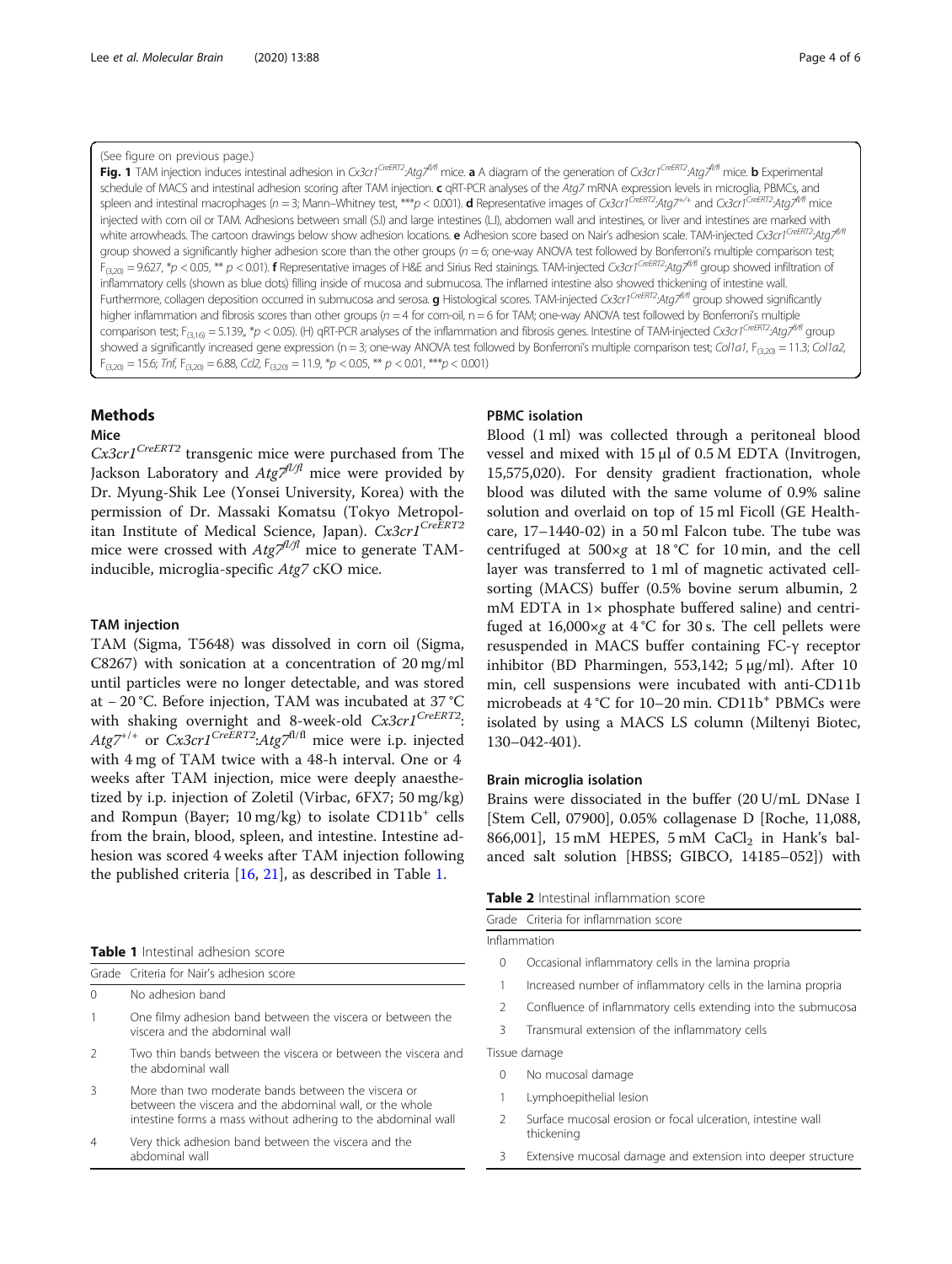<span id="page-4-0"></span>

| <b>Table 3</b> Intestinal fibrosis score |  |  |
|------------------------------------------|--|--|
|------------------------------------------|--|--|

|               | Grade Criteria for inflammation score                                                                                                  |  |  |  |
|---------------|----------------------------------------------------------------------------------------------------------------------------------------|--|--|--|
| Fibrosis      |                                                                                                                                        |  |  |  |
| 0             | No increase in collagen deposition                                                                                                     |  |  |  |
| 1             | Increased collagen deposition in submucosa and mucosa                                                                                  |  |  |  |
| $\mathcal{P}$ | Increased collagen deposition in muscularis mucosa, submucosa,<br>and mucosa; thickening, disorganization of the muscularis<br>mucosa. |  |  |  |
| 3             | Increased collagen deposition in muscularis propria, muscularis<br>mucosa, submucosa, and mucosa                                       |  |  |  |

Increased collagen deposition throughout all layers including serosa

Percentage

- 0 0–25% of section
- 1 25–50% of section
- 2 50–75% of section
- 3 75–100% of section

0.5% glucose for 20 min at 37 °C with gentle pipetting, filtered through a 70-μm strainer, and then centrifuged at 500×g for 3 min. For density gradient fractionation, the pellets were suspended in 4 ml of 37% Percoll (Sigma-Aldrich, P4937) diluted in HBSS and layered over 4 ml of 70% Percoll in a 15-ml Falcon tube. Then, 4 ml of 30% Percoll was layered on top and the tube was centrifuged to form a gradient at 200×g at 18 °C for 40 min. After centrifugation, the cell layer was collected and used for isolation of CD11b<sup>+</sup> cells following the same steps as for PBMCs.

#### Spleen macrophage isolation

Spleens were dissociated in the buffer (20 U/mL DNase I,  $0.05\%$  collagenase D,  $5 \text{ mM }$  CaCl<sub>2</sub>,  $5\%$  fetal bovine serum [FBS; Hyclone, SH30084.03] in HBSS) for 20 min at 37 °C with gentle pipetting, filtered through a 70-μm strainer, and then centrifuged at 2000×g for 5 min. Pellets were suspended in red blood cell lysis buffer (eBioscience,00–4333-57) for 1 min to remove red blood cells, centrifuged at 2000×g for 3 min and suspended with MACS buffer containing FC-γ receptor inhibitor (5 μg/ml). After 10 min, cell suspensions were used for isolation of  $CD11b<sup>+</sup>$  cells following the same steps as PBMCs.

#### Intestine macrophage isolation

Intestines were dissociated in the buffer (20 U/mL DNase I, 0.1% collagenase D, 5% fetal bovine serum in HBSS) for 20 min at 37 °C with vortexing, filtered through a 100-μm strainer, and then centrifuged at 2000×g for 5 min. Pellets were suspended in HBSS with 5% FBS and further mechanically dissociated through a 26 G syringe. Cell suspensions were used for isolation of  $CD11b<sup>+</sup>$  cells following the same steps as PBMCs.

#### qRT-PCR

Cell pellets were lysed and RNA was isolated using an RNeasy Plus Universal Mini Kit (Qiagen, 73,404). cDNA was synthesized using the ImProm-II Reverse Transcriptase kit (Promega, A3802) and oligo-dT primers. TOPreal qPCR 2× PreMIX (SYBR Green with low ROX; Enzynomics, RT500M) containing nTaq-HOT DNA polymerase was used for qRT-PCR with a CFX96 Real-Time System (Bio-Rad). The following primers were used: Atg7 (5′ forward: GCCAGAGGGTTCAACATGAGCA, 3′ reverse: AGCTGGAGCAGCTCATTG), Actb (5' forward: AGAGGGAAATCGTGCGTGAC, 3′ reverse: CAATAG TGATGACCTGGCCGT), Col1a1 (5′ forward: GCTCCT CTTAGGGGCCACT, 3′ reverse: CCACGTCTCACCAT TGGGG), Col1a2 (5′ forward: GTAACTTCGTGCCT AGCAACA, 3′ reverse: CCTTTGTCAGAATACTGAGC AGC), Tnf (5′ forward: CATCTTCTCAAAATTCGA GTGACAA, 3′ reverse: TGGGAGTAGACAAGGTACA ACCC), Ccl2 (5′ forward: AACTCTCACTGAAGCCAG CTCT, 3′ reverse: CGTTAACTGCATCTGGCTGA), and Gapdh (5′ forward: ATCACTGCCACCCAGAAGAC, 3′ reverse: ACACATTGGGGGTAGGAACA).

#### Histological analysis

Mouse small intestines were removed and directly put in freshly prepared 4% paraformaldehyde for 24 h. Then, intestines were washed and embedded with paraffin. Embedded tissues were cut into 7 μm slices. Histological analyses of inflammation and fibrosis were performed with H&E (Abcam, ab245880) and Sirius Red staining kit (Abcam, ab150681). Inflammation and fibrosis were scored 4 weeks after TAM injection following the published criteria by using Nikon NIS-Elements [[17,](#page-5-0) [22](#page-5-0)], as described in Tables [2](#page-3-0) and 3. Summation of inflammation and tissue damage, fibrosis and percentage were designated as the inflammation score and fibrosis score, respectively.

#### Supplementary information

Supplementary information accompanies this paper at [https://doi.org/10.](https://doi.org/10.1186/s13041-020-00630-4) [1186/s13041-020-00630-4](https://doi.org/10.1186/s13041-020-00630-4).

Additional file 1: Movie S1. Representative Cx3cr1CreERT2:Atg7<sup>+/+</sup> mouse injected with corn oil.

Additional file 2: Movie S2. Representative  $Cx3cr1^{CreERT2}.Atq7^{+/+}$  mouse injected with TAM.

Additional file 3: Movie S3. Representative Cx3cr1<sup>CreERT2</sup>:Atg7<sup>f/fl</sup> mouse injected with corn oil.

Additional file 4: Movie S4. Representative of Cx3cr1CreERT2:Atg7<sup>f/fl</sup> mouse injected with TAM. (MP4 34858 kb)

#### Acknowledgements

We thank Yae-Won Lee for the illustration.